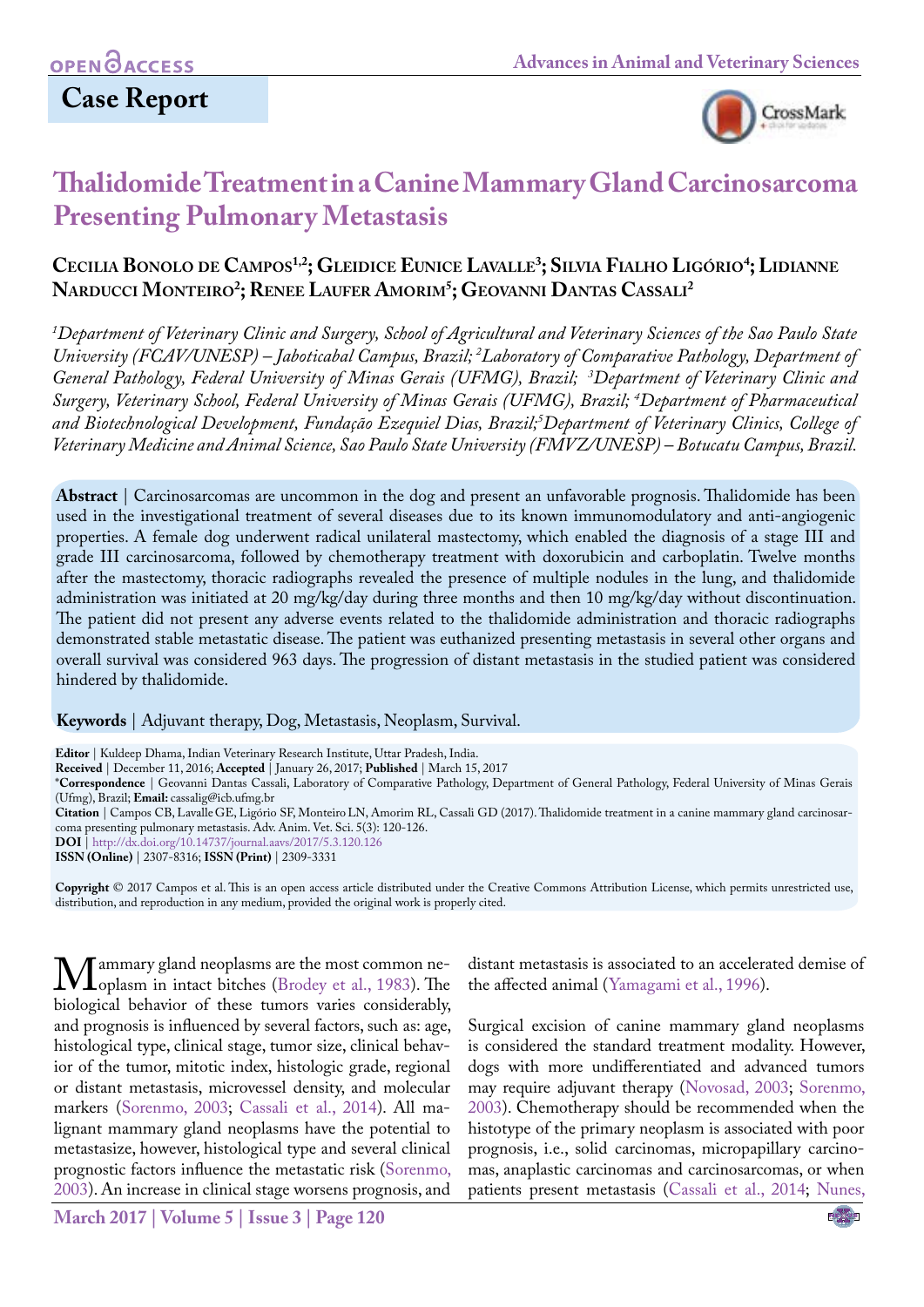#### **Advances in Animal and Veterinary Sciences**

# **OPEN GACCESS**

2015). Chemotherapy may also be used in the adjuvant setting and in dogs with gross metastatic disease [\(Soren](#page-5-0)[mo, 2003\)](#page-5-0).

Despite thalidomide's tragic history, thalidomide has been used in the investigational treatment of a myriad of diseases [\(Paravar and Lee, 2008\)](#page-5-2). In humans, therapeutic activity of the drug has been described for non-neoplastic diseases, e.g. erythema nodosum leprosum, and neoplastic diseases, e.g. multiple myeloma [\(Singhal and Mehta, 2002](#page-5-3); [Di](#page-5-4)[mopoulos and Eleutherakis-Papaiakovou, 2004\)](#page-5-4). The drug is usually given as a single daily dose in the evening, due to somnolence and orthostatic hypotension, and teratogenicity is the most serious adverse effect [\(Adlard, 2000](#page-4-2)). The known immunomodulatory and anti-angiogenic properties of thalidomide and its analogues provided the impetus to investigate these agents in the treatment of both hematologic malignancies and in solid tumors. Ongoing trials, either in combination with chemotherapy or as single agents, have been initiated in neoplastic and non-neoplastic diseases [\(Melchert and List, 2007\)](#page-5-5).

Currently, there are insufficient clinical trials concerning the use of thalidomide in veterinary medicine. Therefore, the aim of this paper is to report a case of thalidomide induced inhibition of progression of distant metastasis of a canine mammary gland carcinosarcoma.

An eleven-year-old schnauzer presenting mammary gland tumors was admitted at the Veterinary Hospital of the Federal University of Minas Gerais, Brazil. Thoracic radiographs (TR), including right and left lateral recumbent (RLR and LLR) and ventrodorsal (VD) projections and abdominal ultrasound (AU) did not demonstrate distant metastasis. The patient was classified as clinical stage III  $(T_3N_0M_0)$  ([Sorenmo et al., 2013\)](#page-5-6) and underwent radical unilateral mastectomy.

Mammary gland tumors were fixed in 10% neutral buffered formalin and embedded in paraffin and 4-µm thick histologic sections were stained with hematoxylin and eosin and classified according to WHO's Histological Classification for canine and feline mammary tumors (Misdorp et al., 1999). Macroscopic evaluation of the primary neoplasm demonstrated a 5.0 x 3.0 x 1.5 cm nodule in the right cranial abdominal mammary gland. Microscopic analysis revealed epithelial cells arranged in a predominantly tubular pattern associated with spindle-shaped cells. Epithelial cells were characterized by prominent nucleoli and moderate cellular pleomorfism, with an average of two mitoses per high power field (400x). Spindle cells presented scattered mitotic figures, moderate cellular pleomorfism, marked anisocytosis and anisokaryosis, nuclear hypercromasia, and occasional multinucleated cells. Based on histologic findings the neoplasm was diagnosed as a

carcinosarcoma [\(Figure 1\)](#page-1-0). Histological grade was established according to the Nottingham system [\(Elston and](#page-5-7) [Ellis, 1998](#page-5-7)), and the primary neoplasm was considered grade III. In addition, the patient presented a 0.4 cm nodule in the cranial thoracic mammary gland, diagnosed as a carcinoma in mixed tumor, and the inguinal lymph node was negative for metastasis.



**Figure 1:** A. Canine mammary gland carcinosarcoma presenting a neoplastic epithelial component (asterisk) and a mesenchymal component with spindle cells(arrow head) and myxoid matrix (arrow). Hematoxylin and eosin, x100. B. Greater details of epithelial (asterisk) and mesenchymal spindle cells (arrow) shown. Hematoxylin and eosin, x600.

<span id="page-1-0"></span>Due to the histological diagnosis, surgical excision was followed by chemotherapy, consisted by four cycles of an alternating combination of doxorubicin at 30 mg/m<sup>2</sup> and carboplatin at 300 mg/m2 , given intravenously every 21 days, and follow-up was subsequently performed every three months with clinical evaluation, TR, and AU of the patient.

Twelve months after the mastectomy, TR revealed the presence of multiple nodules in the lung, not associated with respiratory clinical signs. Thalidomide administration was initiated at 20 mg/kg, given orally every 24 hours at night time, during three months. Afterwards, thalidomide was given orally at 10 mg/kg every 24 hours at night time, without discontinuation. The patient did not present any adverse events related to the thalidomide administration. TR analysis demonstrated a slow progression of the metastatic lung disease, classified as a stable disease (increase lower than 25% in tumor maximum diameter) ([Figure 2](#page-2-0)). After fifteen months of the thalidomide treatment, an AU demonstrated the presence of a hyperechogenic splenic nodule of 1.65 x 1.66 cm and the animal was submitted to a splenectomy. Histopathological analysis revealed a distant metastastatic lesion of the primary carcinosarcoma in the spleen.

Twenty months after the diagnosis of the pulmonary nodules and the beginning of the thalidomide treatment, the patient was submitted to euthanasia procedures as a result of a progressive peripheral vestibular syndrome. Overall survival was considered 32 months (963 days), defined as the period between the date of surgical removal of the tu-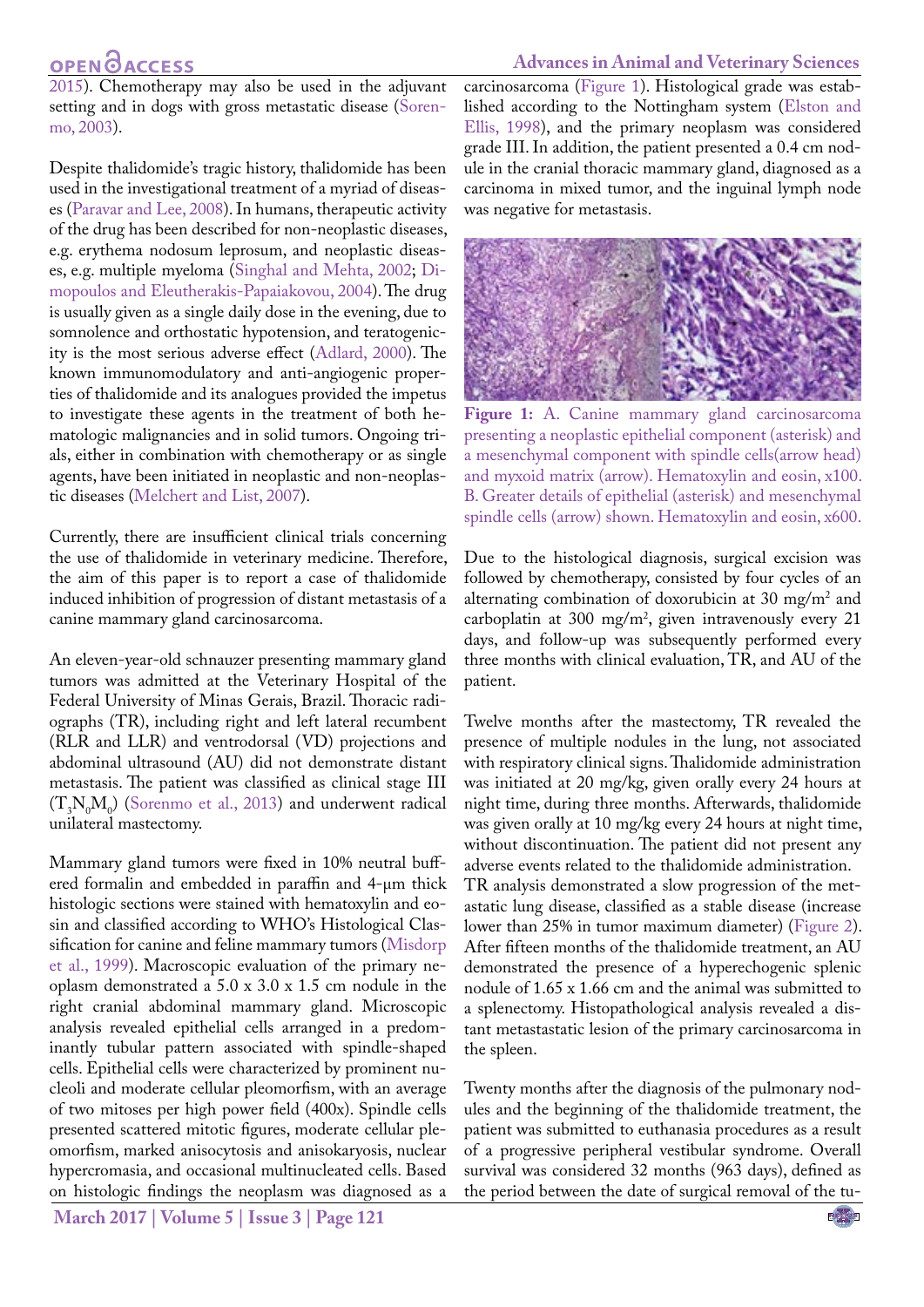#### mor and death caused by the disease.



**Figure 2:** Pulmonary metastasis of a canine mammary gland carcinosarcoma. Right lateral recumbency thoracic radiographs (TR) presenting multiple nodules (arrows). TR performed 12 (A), 18 (B), 24 (C), 30 (D) months following surgical excision of the primary neoplasm.

<span id="page-2-0"></span>In addition, the dog was submitted to post-mortem evaluation and gross metastasis were revealed in the lung, mediastinal and mesenteric lymph nodes, liver, pancreas, and adrenal glands, as well as neoplastic emboli within central nervous system. Metastasis were subsequently confirmed through microscopic analysis, with cells presenting similar histologic features to those observed in the primary tumor (Figure 3).



**Figure 3:** Lung tissue presenting a malignant epithelial (arrows) and spindle cells (arrowhead). Hematoxylin and eosin, x200.

Morphometric analysis of the inflammatory infiltrate was performed according to ([Estrela-Lima et al., 2010\)](#page-5-8). Inflammation within the primary neoplasm and the pulmonary distant metastasis were considered multifocal and intense, with similar quantification of inflammatory cells, presenting an intense lymphocytic component [\(Figure 4\)](#page-2-1).



Figure 4: Canine mammary gland carcinosarcoma associated with a multifocal and intense inflammatory infiltrate, presenting an intense lymphocytic component (insert, Hematoxylin and eosin, x1000). Hematoxylin and eosin, x600.

<span id="page-2-1"></span>Three  $\mu$ m-thick histologic sections from the primary neoplasm and lung metastasis were obtained for immunohistochemistry. Slides were incubated following the details provided in [Table 1](#page-3-0). A polymeric-based detection system (Novolink Polymer Detection System, Novocastra, Newcastle, UK) was used for detection of antigen-antibody reaction and 3,3'-Diaminobenzidine was used as chromogen. Slides were subsequently counterstained using Harris hematoxylin. Sections from a canine mammary carcinoma known to express Ki-67, ER and PR, COX-2, and CD31 were used as positive controls. Negative controls were assessed using normal serum (Ultra V Block, Laboratory Vision) as the primary antibody.

The primary neoplasm presented a proliferation index of 18.1%, was positive for estrogen and progesterone receptors, Cox-2 score 2, and a microvessel density of 33/200x field. Lung metastasis presented a proliferation index of 9.4% and a microvessel density of 61/200x field ([Figure 5\)](#page-3-1).

The lungs are the most common site for distant metastasis in dogs with malignant mammary gland tumors ([Sorenmo,](#page-5-0)  [2003\)](#page-5-0). The absence of salient clinical abnormalities associated with pulmonary metastatic disease leads to considerable attention on thoracic radiography as a diagnostic, prognostic, and staging tool ([Miles et al., 1990](#page-5-9)). However, additional staging tests, including abdominal ultrasonography and abdominal and skeletal radiographs, may be indicated ([Sorenmo, 2003;](#page-5-0) [Sorenmo et al., 2011](#page-5-6)).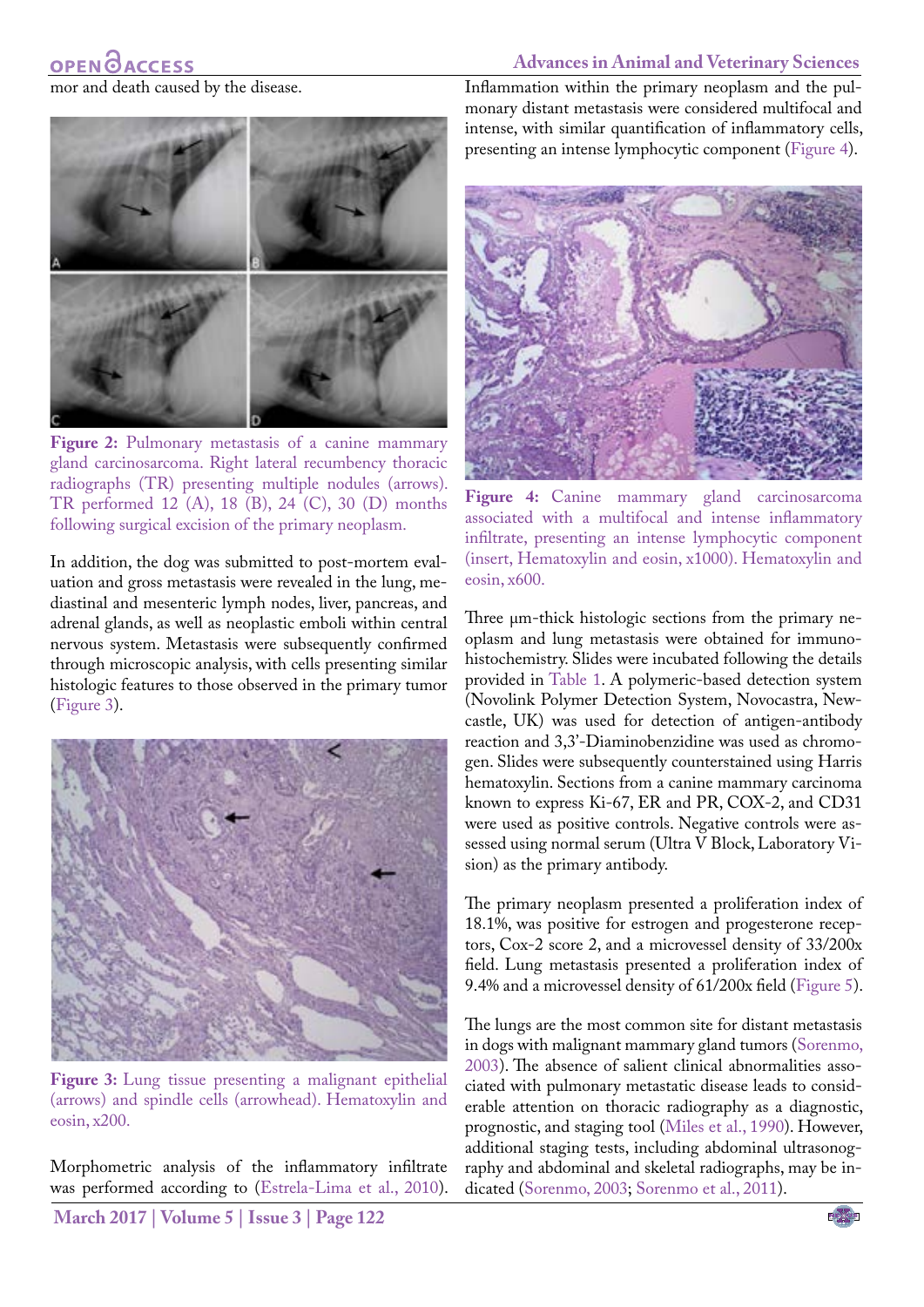# **OPENOACCESS**

#### **Advances in Animal and Veterinary Sciences**

<span id="page-3-0"></span>Table 1. Target antigen and clone, dilution, antigen retrieval method, and incubation time and temperature for immunohistochemical staining for Ki-67, Estrogen Receptor (ER), Progesterone Receptor (PR), Cyclooxigenase-2 (Cox-2), and CD31.

| Antigen   | Clone            | <b>Dilution</b> | Antigen Retrieval Method /<br><b>Buffer</b> | <b>Incubation Time</b><br>$(hd)$ / Temperature | <b>IHC</b> Evaluation     |
|-----------|------------------|-----------------|---------------------------------------------|------------------------------------------------|---------------------------|
| $Ki-67$   | $MIB-1$          | 1:50            | PH <sup>a</sup> (125°C/2min) / Citrate      | $16/4$ <sup>o</sup> C                          | (Dutra and others 2008)   |
| ER        | 1D <sub>5</sub>  | 1:20            | PH (125°C/2min) / EDTA                      | 1/RT                                           | (Hammond and others 2010) |
| <b>PR</b> | HPRA2            | 1:20            | PH $(125^{\circ}C/2min)$ / EDTA             | 1/RT                                           | (Hammond and others 2010) |
| $Cox-2$   | SP <sub>21</sub> | 1:80            | WBb (98°C/20min) / Citrate                  | 1/RT                                           | (Lavalle and others 2012) |
| CD31      | JC70A            | 1:100           | PH $(125^{\circ}C/2min)$ / Citrate          | $16/4$ <sup>o</sup> C                          | (Weidner 1995)            |

<sup>a</sup>Pressurized Heat <sup>b</sup>Water Bath 'Hours <sup>d</sup>Room Temperature



<span id="page-3-1"></span>**Figure 5: A.** Canine mammary gland presenting neoplastic Ki-67-immunoreactive epithelial cells stained in brown (nucleous). DAB immunohistochemistry, counterstained with Harris's hematoxylin, x600. **B.** Canine mammary gland presenting neoplastic ER-immunoreactive epithelial cells stained in brown (nucleous). DAB immunohistochemistry, counterstained with Harris's hematoxylin, x600. **C.** Canine mammary gland presenting neoplastic PR-immunoreactive epithelial cells stained in brown (nucleous). DAB immunohistochemistry, counterstained with Harris's hematoxylin, x600. **D.** Canine mammary gland presenting neoplastic Cox-2-immunoreactive epithelial cells stained in brown (cytoplasm). DAB immunohistochemistry, counterstained with Harris's hematoxylin, x600. **E.** Canine mammary gland presenting neoplastic CD31 immunoreactive endothelial cells stained in brown (cytoplasm). DAB immunohistochemistry, counterstained with Harris's hematoxylin, x600.

Three view TR are necessary for all dogs with malignant mammary gland neoplasms, which remains as the standard diagnostic method for the evaluation of thoracic metastatic disease in veterinary medicine. Conventional radiography can detect lesions ranging from 6-9 mm in diameter ([Sorenmo, 2003;](#page-5-0) [Nemanic et al., 2006](#page-5-10)). Radiographic detection of lung masses depends on several intrinsic (location, size, mass opacity, normal thoracic and extrathoraric structures) and radiographic technique factors, as well as the interpretation of radiographs. The RLR projection is the most sensitive for detection of lung metastasis, followed by the LLR and the VD projection. The sensitivity for the three-view combination is nearly 100%, regardless of the number of readers ([Lang et al., 1986](#page-5-11)).

There are no established guidelines for the treatment of malignant mammary gland neoplasms beyond surgery. However, treatment recommendations generally intensify with advancing clinical stage and increasing seriousness of the prognostic factors ([Sorenmo, 2003](#page-5-0)). Carcinosarcomas present extremely variable histological characteristics ([Misdorp et al., 1973\)](#page-5-12) and are uncommon in the dog (Misdorpet al., 1999) presenting very aggressive biological behavior and an unfavorable prognosis ([Von Euler, 2011](#page-5-13)). The lungs are the most frequent site of metastasis, followed by regional lymph nodes. Carcinosarcoma metastasis are characterized by carcinomatous, sarcomatous, or mixed components. Other sites less frequently affected are heart, kidneys, liver, adrenal glands, brain, ovaries, hypophysis, bones, spleen, and pleura. The average time between detection and death in seven dogs was 18 months [\(Misdorp](#page-5-12)  [et al., 1973](#page-5-12)).

Thalidomide was described as a potent angiogenesis inhibitor in vivo (D'Amato et al., 1994). The discovery of thalidomide's antiangiogenic properties coincided with the emerging importance of angiogenesis in tumor growth and progression [\(Richardson et al., 2002\)](#page-5-14). The anti-angiogenic activity of thalidomide suggest that the drug may present potential clinical benefit in the treatment of malignancies in which neoangiogenesis is present, including solid tumors (D'Amato et al., 1994; [Calabrese and Fleischer, 2000](#page-4-3); [Melchert and List, 2007](#page-5-5)). Antiangiogenic therapy is an appealing strategy for targeting resistant disease, and accu-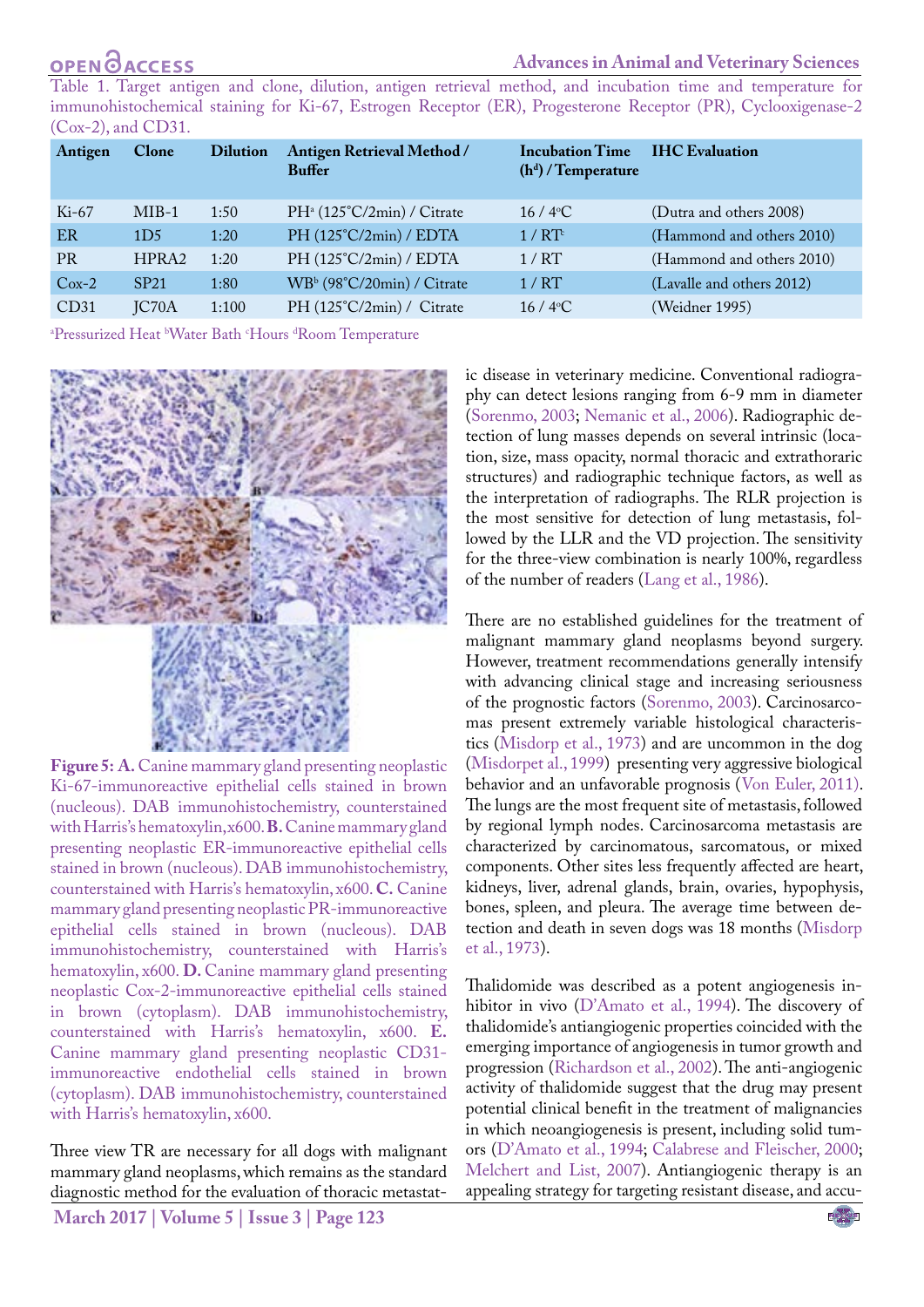# OPEN <u>OACCESS</u>

mulating evidence suggests that the combination of cytotoxic chemotherapy and antiangiogenic therapy has greater antitumor effects than either strategy alone ([Richardson](#page-5-14) [et al., 2002](#page-5-14)). Therefore, a novel treatment protocol option for advanced canine mammary gland tumors may consist of surgery, chemotherapy and thalidomide in association, although clinical trials are necessary to verify the clinical benefit of the proposed therapeutic protocol.

Thalidomide and its analogs exhibit a multitude of biologic effects on cytokine and cell-mediated responses [\(Melchert](#page-5-5) [and List, 2007](#page-5-5)). The effects of thalidomide on immune function are incompletely understood; however, anti-inflammatory and immunomodulatory activities have been described ([Calabrese and Fleischer, 2000\)](#page-4-3).

The antiangiogenic and immunomodulatory properties of thalidomide are implicated in the major activity of the drug in patients with multiple myeloma and holds promise in the treatment of other hematologic malignancies. Results in solid tumors are less encouraging, but patients with certain tumors, such as glioma, renal cell cancer, and prostate cancer, may benefit [\(Richardson et al., 2002](#page-5-14)). Our results demonstrated an increase in the microvessel density at the metastatic site when compared to the primary neoplasm. The inflammatory infiltrate was similar in the primary and metastatic neoplasms. Therefore, the antiangiogenic and immunomodulatory properties of the drug were not demonstrated. However, the proliferative index of the primary neoplasm was higher than the metastatic proliferative index, which may suggest the antitumor effect of the drug. Direct cytotoxic effect of thalidomide on tumor cells was demonstrated on multiple myeloma cell lines, with inhibition of DNA synthesis in vitro [\(Hideshi](#page-5-15)[ma et al., 2000](#page-5-15)).

In canines, the safety profile of thalidomide was evaluated and daily oral administration was considered well tolerated. The NOAEL (no-observed-adverse-effect levels) was 200 mg/kg [\(Teo et al., 2001\)](#page-5-16). Two studies began to evaluate the clinical benefit of thalidomide in canine malignancies; however, the clinical trials were not completed ([Jankowski et al., 1999](#page-5-17); [Woods et al., 2004](#page-5-18)). The present case report suggests that the drug provided clinical benefit in the treatment of distant metastasis. In addition, the patient maintained adequate quality of life during the thalidomide treatment, with an absence of adverse effects.

Gross metastatic disease at the time of diagnosis was associated to a poorer prognosis, with a median post-operative survival of 5 months, when compared to 28 months for animals diagnosed with mammary gland neoplasms that lacked evidence of metastasis at diagnosis ([Philibert et al.,](#page-5-19) [2003\)](#page-5-19) . Another study found a 13.6% survival rates one year after mastectomy for animals diagnosed with distant metastasis ([Yamagami et al., 1996](#page-6-0)). In veterinary oncology, there are insufficient options for the treatment of distant metastasis. However, the 20-month overall survival after the diagnosis of pulmonary nodules in the present case report was considered satisfying.

The progression of distant metastasis in the studied patient was considered hindered by thalidomide. However, clinical trials are necessary to confirm the benefit of thalidomide in canine mammary gland neoplasms, as well as in other malignant neoplasms in veterinary medicine.

### **Acknowledgements**

This research was supported by the Fundação de Amparo à Pesquisa do Estado de São Paulo (FAPESP Grant 2014/01329-9) and the Conselho Nacional de Desenvolvimento Científico e Tecnológico (CNPq Grant 302449/2013-2).

## **Conflict of Interest**

The authors declare they have no conflict of interest.

## **Authors Contribution**

CBC, GEL, and GDC conceived the study. CBC performed data collection and wrote the manuscript. CBC and LDM performed data analysis. SLF aided in the obtainment of necessary resources. GDC, GEL, RLA, SLF supervised the work. All authors were involved in revising the manuscript.

### **References**

- <span id="page-4-2"></span>• Adlard JW, (2000). Thalidomide in the treatment of cancer. Anti-Cancer Drug. 11: 787 - 791.
- <span id="page-4-0"></span>• Brodey RS, Goldschmidt MH, Roszel JR (1983). Canine mammary gland neoplasms. J. Am. Anim. Hosp. Assoc. 19: 61-90.
- <span id="page-4-3"></span>• Calabrese L, Fleischer AB (2000). Thalidomide: Current and Potential Clinical Applications. Am. J. Med. 108: 487-495. [https://doi.org/10.1016/S0002-9343\(99\)00408-8](https://doi.org/10.1016/S0002-9343(99)00408-8).
- <span id="page-4-1"></span>• Cassali GD, Lavalle GE, Ferreira E, Estrela-Lima A, Nardi AB De, Ghever C, Sobral RA, Amorim RL, Oliveira LO, Sueiro FAR, Beserra HEO, Bertagnolli AC, Gamba CO, Damasceno KA, Campos CB, Araujo MR, Campos LC, Monteiro LN, Nunes FC, Horta RS, Reis DC, Luvizotto MCR, Magalhaes GM, Raposo JB, Ferreira AMR, Tanaka NM, Grandi F, Ubukata R, Batschinski K, Terra EM, Salvador RCL, Jark PC, Delecrodi JER, Nascimento NA, Silva DN, Silva LP, Ferreira KCRS, Frehse MS, Santis GW, Silva EO, Guim TN, Kerr B, Cintra PP, Silva FBF, Leite JS, Mello MFV, Ferreira MLG, Fukumasu H, Salgado B, Torres R (2014).Consensus for the diagnosis, prognosis and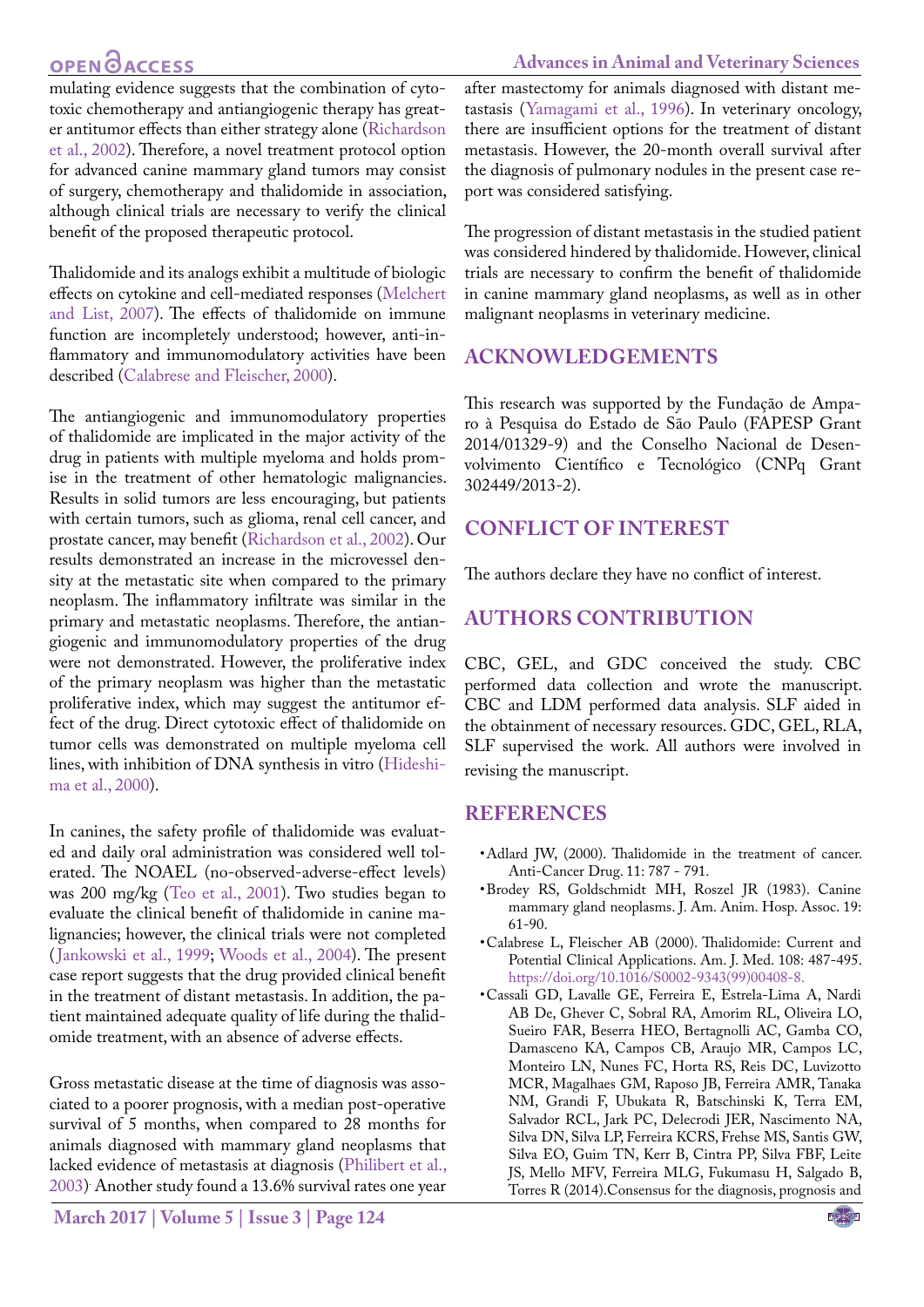#### <span id="page-5-12"></span>**Advances in Animal and Veterinary Sciences**

# **OPEN**<sub>d</sub>

treatment of canine mammary tumors - 2013. Braz. J. Vet. Pathol.7: 38 - 69.

- • D'Amato RJ, Loughnan MS, Flynn E, Folkman J (1994). Thalidomide is an inhibitor of angiogenesis. Proc. Natl. Acad. Sci. U S A. 91: 4082 - 4085. [https://doi.org/10.1073/](https://doi.org/10.1073/pnas.91.9.4082) [pnas.91.9.4082](https://doi.org/10.1073/pnas.91.9.4082)
- <span id="page-5-4"></span>• Dimopoulos MA, Eleutherakis-Papaiakovou V (2004). Adverse effects of thalidomide administration in patients with neoplastic diseases. Am. J. Med.117: 508 - 515[. https://doi.]( https://doi.org/10.1016/j.amjmed.2004.03.040) [org/10.1016/j.amjmed.2004.03.040]( https://doi.org/10.1016/j.amjmed.2004.03.040)
- • Dutra AP, Azevedo Júnior GM, Schmitt FC, Cassali GD (2008). Assessment of cell proliferation and prognostic factors in canine mammary gland tumors. Arq. Bras. Med. Vet. Zootec. 60: 1403 - 1412. [https://doi.org/10.1590/](https://doi.org/10.1590/S0102-09352008000600015) [S0102-09352008000600015](https://doi.org/10.1590/S0102-09352008000600015)
- <span id="page-5-7"></span>• Elston CW, Ellis IO (1998). Assessment of histological grade. In:Elston CW, Ellis IO (eds),Systemic Pathology: The Breast. 3rd ed. Churchill Livingstone, 365 - 384.
- <span id="page-5-8"></span>• Estrela-Lima A, Araujo MS, Costa-Neto JM, Teixeira-Carvalho A, Barrouin-Melo SM, Cardoso SV, Martins-Filho OA, Serakides R, Cassali GD (2010). Immunophenotypic features of tumor infiltrating lymphocytes from mammary carcinomas in female dogs associated with prognostic factors and survival rates. BMC Cancer10: 256 - 269. [https://doi.](https://doi.org/10.1186/1471-2407-10-256) [org/10.1186/1471-2407-10-256](https://doi.org/10.1186/1471-2407-10-256)
- • Hammond MEH, Hayes DF, Dowsett M, Allred DC, Hagerty KL, Badve S, Fitzgibbons PL, Francis G, Goldstein NS, Hayes M, Hicks DG, Lester S, Love R, Mangu PB, Mcshane L, Miller K, Osborne CK, Paik S, Perlmutter J, Rhodes A, Sasano H, Schwartz JN, Sweep FCG, Taube S, Torlakovic EE, Valenstein P, Viale G, Visscher D, Wheeler T, Williams RB, Wittliff JL, Wolff AC (2010). American society of clinical oncology/college of American pathologists guideline recommendations for immunohistochemical testing of estrogen and progesterone receptors in breast cancer (unabridged version). Arch. Pathol. Lab. Med.134: 48 - 72.
- <span id="page-5-15"></span>• Hideshima T, Chauhan D, Shima Y, Raje N, Davies FE, Tai Y, Treon SP, Lin B, Schlossman RL, Richardson P, Muller G, Stirling DI, Anderson KC (2000). Thalidomide and its analogs overcome drug resistance of human multiple myeloma cells to conventional therapy. Blood 96: 2943 - 2950.
- <span id="page-5-17"></span>• Jankowski M, Fulton L, Sheafor S, Prescott D, Khanna C (1999). Ongoing evaluation of single agent thalidomide in dogs with measurable cancer. In: Veterinary Cancer Society 19th Annual Meeting.
- <span id="page-5-11"></span>• Lang J, Wortman JA, Glickman LT, Biery DN, Rhodes WH (1986). Sensitivity of radiographic detection of lung metastases in the dog. Vet. Radiol. 27: 74 - 78. [https://doi.](https://doi.org/10.1111/j.1740-8261.1986.tb00006.x) [org/10.1111/j.1740-8261.1986.tb00006.x](https://doi.org/10.1111/j.1740-8261.1986.tb00006.x)
- • Lavalle GE, De Campos CB, Bertagnolli AC, Cassali GD (2012). Canine malignant mammary gland neoplasms with advanced clinical staging treated with carboplatin and cyclooxygenase inhibitors. In Vivo. 26: 375 - 379.
- <span id="page-5-5"></span>• Melchert M, List A (2007). The thalidomide saga. Int. J. Biochem. Cell Biol.39: 1489 - 1499. [https://doi.org/10.1016/j.](https://doi.org/10.1016/j.biocel.2007.01.022) [biocel.2007.01.022](https://doi.org/10.1016/j.biocel.2007.01.022)
- <span id="page-5-9"></span>• Miles KG, Lattimer JC, Jergens AE, Krause GF (1990). A retrospective evaluation of the radiographic evidence of pulmonary metastatic disease on initial presentation in the dog. Vet. Radiol. 31: 79 - 82. [https://doi.](https://doi.org/10.1111/j.1740-8261.1990.tb00787.x) [org/10.1111/j.1740-8261.1990.tb00787.x](https://doi.org/10.1111/j.1740-8261.1990.tb00787.x)
- • Misdorp W, Cotchin E, Hampe JF, Jabara AG, Von Sandersleben J (1973). Canine Malignant Mammary Tumors. III. Special Types of Carcinomas, Malignant Mixed Tumors. Vet. Pathol. 10: 241 - 256.
- • Misdorp W, Else RW, Hellmén E, Lipscomb TP (1999). Histological classification of mammary tumors of the dog and the cat. 2nd Series. Armed Forces Institute of Pathology. American Registry of Pathology and the World Health Organization Collaborating Center for Worldwide Reference on Comparative Oncology. [https://](https://doi.org/10.1177/030098587301000307) [doi.org/10.1177/030098587301000307](https://doi.org/10.1177/030098587301000307)
- <span id="page-5-10"></span>• Nemanic S, London CCA, Wisner ER (2006). Comparison of thoracic radiographs and single breath-hold helical CT for detection of pulmonary nodules in dogs with metastatic neoplasia. J. Vet. Intern. Med. 20: 508 - 515. [https://doi.](https://doi.org/10.1111/j.1939-1676.2006.tb02889.x) [org/10.1111/j.1939-1676.2006.tb02889.x](https://doi.org/10.1111/j.1939-1676.2006.tb02889.x)
- <span id="page-5-1"></span>• Novosad CA (2003). Principles of treatment for mammary gland tumors. Clin. Tech. Small Anim. Pract.18: 107 - 109. <https://doi.org/10.1053/svms.2003.36625>
- • Nunes FC (2015). Diagnóstico, prognóstico e tratamento dos carcinomas de glândulas mamárias de cadelas atendidas no hospital veterinário da UFMG – Estudo retrospectivo.1 - 75.
- <span id="page-5-2"></span>• Paravar T, Lee DJ (2008). Thalidomide: mechanisms of action. Int. Rev. Immunol. 27: 111 - 135. [https://doi.](https://doi.org/10.1080/08830180801911339) [org/10.1080/08830180801911339](https://doi.org/10.1080/08830180801911339)
- <span id="page-5-19"></span>• Philibert JC, Snyder PW, Glickman N, Glickman LT, Knapp DW, Waters DJ (2003). Influence of Host Factors on Survival in Dogs with Malignant Mammary Gland Tumors. J. Vet. Intern. Med. 17: 102 - 106. [https://doi.](https://doi.org/10.1111/j.1939-1676.2003.tb01330.x) [org/10.1111/j.1939-1676.2003.tb01330.x](https://doi.org/10.1111/j.1939-1676.2003.tb01330.x)
- <span id="page-5-14"></span>• Richardson P, Hideshima T, Anderson K (2002). Thalidomide: Emerging Role in Cancer Medicine. Ann. Rev. Med. 53: 629 - 657. [https://doi.org/10.1146/annurev.](https://doi.org/10.1146/annurev.med.53.082901.104043) [med.53.082901.104043](https://doi.org/10.1146/annurev.med.53.082901.104043)
- <span id="page-5-3"></span>• Singhal S, Mehta J (2002). Thalidomide in cancer. Biomed. Pharmacother. 56: 4 - 12. [https://doi.org/10.1016/S0753-](https://doi.org/10.1016/S0753-3322(01)00146-9) [3322\(01\)00146-9](https://doi.org/10.1016/S0753-3322(01)00146-9)
- <span id="page-5-0"></span>• Sorenmo KU (2003). Canine mammary gland tumors. Vet. Clin. North Am. Small Anim. Pract. 33: 573 - 596. [https://doi.](https://doi.org/10.1016/S0195-5616(03)00020-2) [org/10.1016/S0195-5616\(03\)00020-2](https://doi.org/10.1016/S0195-5616(03)00020-2)
- • Sorenmo KU, Rasotto R, Zappulli V, Goldschmidt MH (2011). Development, anatomy, histology, lymphatic drainage, clinical features, and cell differentiation markers of canine mammary gland neoplasms. Vet. Pathol. 48: 85 - 97. [https://](https://doi.org/10.1177/0300985810389480) [doi.org/10.1177/0300985810389480](https://doi.org/10.1177/0300985810389480)
- <span id="page-5-6"></span>• Sorenmo KU, Worley DR, Goldschmidt MH (2013).Tumors of the Mammary Gland. In: Withrow SJ, Vail DM, Page RL (eds). Withrow & MacEwen's Small Animal Clinical Oncology. 5th ed. Elsevier Saunders. 538 - 556. [https://doi.](https://doi.org/10.1016/B978-1-4377-2362-5.00027-X) [org/10.1016/B978-1-4377-2362-5.00027-X](https://doi.org/10.1016/B978-1-4377-2362-5.00027-X)
- <span id="page-5-16"></span>• Teo SK, Evans MG, Brockman MJ, Ehrhart J, Morgan JM, Stirling DI, Thomas SD (2001). Safety Profile of Thalidomide after 53 Weeks of Oral Administration in Beagle Dogs. Toxicol. Sci. 59: 160 - 168. [https://doi.](https://doi.org/10.1093/toxsci/59.1.160) [org/10.1093/toxsci/59.1.160](https://doi.org/10.1093/toxsci/59.1.160)
- <span id="page-5-13"></span>• Von Euler H (2011).Tumors of the mammary gland. In: Dobson JM, Lascelles B (eds). BSAVA Manual of canine and feline oncology. 3rd ed. British Small Animal Veterinary Association. 237 - 247.
- • Weidner N (1995). Intratumor microvessel density as a prognostic factor in cancer. Am. J. Pathol. 147: 9 - 19.
- <span id="page-5-18"></span>• Woods JP, Mathews KA, Binnington AG (2004). Thalidomide for the treatment of hemangiosarcoma in dogs. Vet. Comp.

**March 2017 | Volume 5 | Issue 3 | Page 125**